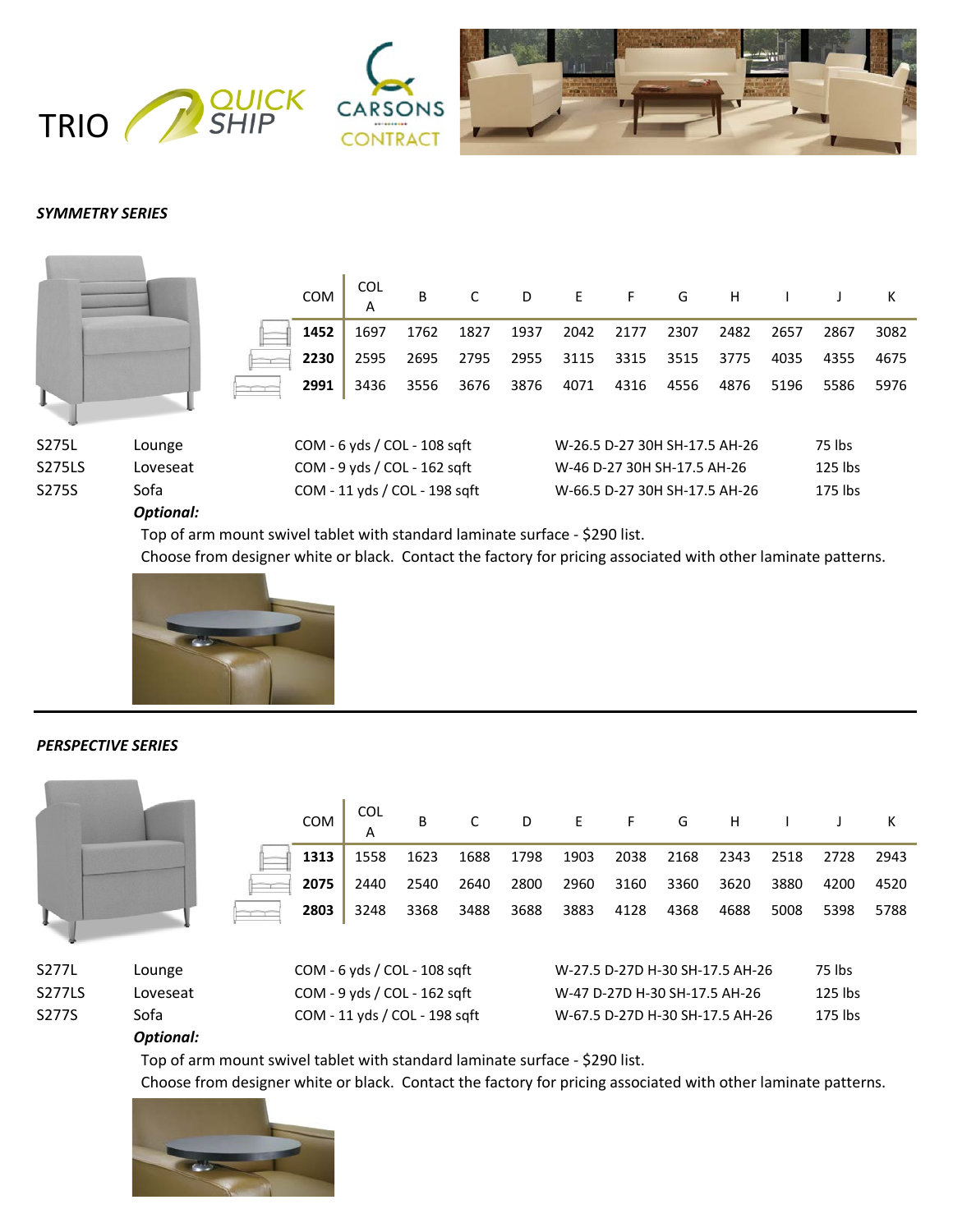

# *BALANCE SERIES*

|        |          | <b>COM</b> | <b>COL</b><br>A               | B    | C    | D    | E                            | F.   | G    | Н    |      |         | К    |
|--------|----------|------------|-------------------------------|------|------|------|------------------------------|------|------|------|------|---------|------|
|        |          | 1228       | 1473                          | 1538 | 1603 | 1713 | 1818                         | 1953 | 2083 | 2258 | 2433 | 2643    | 2858 |
|        |          | 1989       | 2354                          | 2454 | 2554 | 2714 | 2874                         | 3074 | 3274 | 3534 | 3794 | 4114    | 4434 |
|        |          | 2707       | 3152                          | 3272 | 3392 | 3592 | 3787                         | 4032 | 4272 | 4592 | 4912 | 5302    | 5692 |
| S276L  | Lounge   |            | $COM - 6 y ds / COL - 108 s$  |      |      |      | W-28 D-27 H-30 SH-17.5 AH-26 |      |      |      |      | 75 lbs  |      |
| S276LS | Loveseat |            | COM - 9 yds / COL - 162 sqft  |      |      |      | W-47 D-27 H-30 SH-17.5 AH-26 |      |      |      |      | 125 lbs |      |
| S276S  | Sofa     |            | COM - 11 yds / COL - 198 sqft |      |      |      | W-68 D-27 H-30 SH-17.5 AH-26 |      |      |      |      | 175 lbs |      |

# *FREIGHT*

Freight is included in the list pricing provided the total order value in list dollars exceeds the thresholds noted in the table below. If not, simply add the \$100 minimum freight charge to your order.

| <b>DELIVERY ZONE</b> |   | <b>ORDER VALUE</b>     | <b>MINIMUM FREIGHT CHARGE</b> |
|----------------------|---|------------------------|-------------------------------|
|                      |   | Less Than \$ 3000 List | \$100 Net                     |
| $\mathcal{P}$        |   | Less Than \$4000 List  | \$200 Net                     |
| 3                    | 3 | Less Than \$5000 List  | \$300 Net                     |
| Δ                    |   | Less Than \$7500 List  | \$400 Net                     |

For an order to qualify and receive treatment as a "QUICK SHIP", the following criteria must apply:

1) The order must be clearly marked as "QUICK SHIP".

2) The order must involve exclusively quick ship styles, quick ship fabrics and standard Sterling Tree Studio wood finishes.

3) The order must involve 15 or less pieces.

4) The order must involve standard product (requiring no modification or customization).

All colors of the following patterns are part of the program:

| Grade A - Culp Archetype     | Grade C - Stinson Retrograde   |
|------------------------------|--------------------------------|
| Grade A - Culp Castillo      | Grade C - Stinson Sequence     |
| Grade A - Culp Dillon        | Grade D - Momentum Hue         |
| Grade B - Momentum Origin    | Grade D - Stinson Nova         |
| Grade B - Stinson Laredo     | Grade D - Stinson Outlander    |
| Grade B - Stinson Blip       | Grade E - Momentum Beeline     |
| Grade C - Momentum Epic      | Grade E - Momentum Free        |
| Grade C - Momentum Fuse      | Grade E - Stinson Continuum    |
| Grade C - Momentum Marathon  | Grade E - Stinson Gravity      |
| Grade C - Momentum Tradition | Grade F - Momentum Cover Cloth |